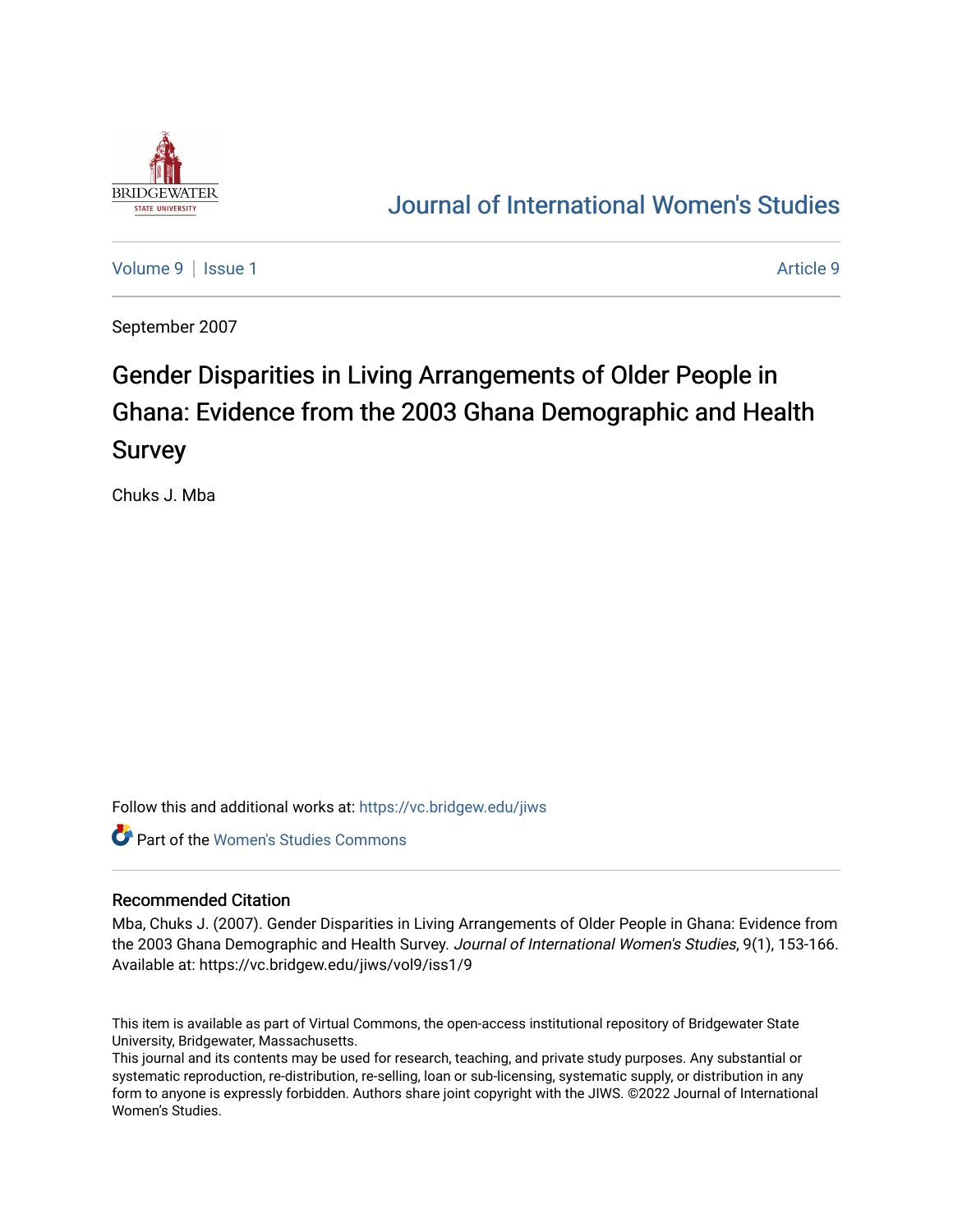# **Gender Disparities in Living Arrangements of Older People in Ghana: Evidence from the 2003 Ghana Demographic and Health Survey**

By Chuks J. Mba,  $Ph.D.<sup>1</sup>$ 

# **Abstract**

In this study, the living arrangements of persons aged 60 years and older in Ghana are examined. The data for the study emanate from the household roster component of the most recent nationally representative sample survey, the 2003 Ghana Demographic and Health Survey. The focus is on socio-economic and demographic characteristics, as well as coresidential patterns, of the elderly persons. Additionally, use is made of the 1960-2000 census results of Ghana in order to through light on the emerging phenomenon of population ageing in the country.

The results show that the proportion of persons aged 60 years or older in Ghana has consistently risen from 5.2 percent in 1960 to 7.2 percent in 2000, representing 38 percent increase, while the number rose from 457,067 in 1960 to 1,367,343 in 2000, representing about 200 percent increase over the period. Differences by sex are marginal. Also, older adults in Ghana live in a variety of household arrangements. The elderly men are more likely to be living in nuclear households, while older women are more likely to be living in extended family households. Logistic regression analyses indicate that determinants of living with adult children and grandchildren differ by sex. A combination of fertility decline, migration, and urbanization puts the older women in a disadvantaged position since there are fewer adult children available to provide support and care, and there is no universal non-familial social security system. It can be argued that knowledge about the types of households in which older women live is a first step to understanding their needs in a part of the world with limited resources such as Ghana.

*Keywords*: ageing, elderly, Ghana, older men, women

# **Introduction**

 $\overline{\phantom{a}}$ 

The numerical growth of elderly persons around the world is an eloquent testimony not only of reductions in fertility but also of reductions in infant and maternal mortality, improved nutrition, reduction in infectious and parasitic diseases, as well as improvement in health care, education and income. Global total fertility rate has declined from 5.0 live births per woman in 1950-1955 to 2.7 live births per woman in 2000-2005, and is expected to further reduce to replacement level, that is 2.2 live births per woman by 2045-2050 period (United Nations, 2005). Also life expectancy has increased from 46.5 years in 1950.1955 to 66.0 years in 2000-2005, and is expected to rise to 76 years by the 2045-2050. In sub-Saharan Africa, the corresponding fertility values are 6.7 live births per woman in the early 1950s to 5.5 live births per woman by early 2000s and 2.4 live births per woman by 2045-2050 period. Similarly, expectation of life at birth rose from 36.7 years in the 1950s to 48.4 years by 2000-2005, and is projected to peak at 68.4 years during the 2045-2050 period. Ghana's fertility and mortality profile is similar to that of sub-Saharan Africa.

Journal of International Women's Studies Vol. 9 #1 November 2007 153

<sup>1</sup> United Nations Regional Institute for Population Studies, University of Ghana, P.O. Box LG96, Legon, Ghana. Tel: Office: (233 21) 500274; Home: (233 21) 514574; Mobile Number: (233 20) 8183860. Fax: (233 21) 500273. E-mail: chuksmba@yahoo.com, chuksmba@ug.edu.gh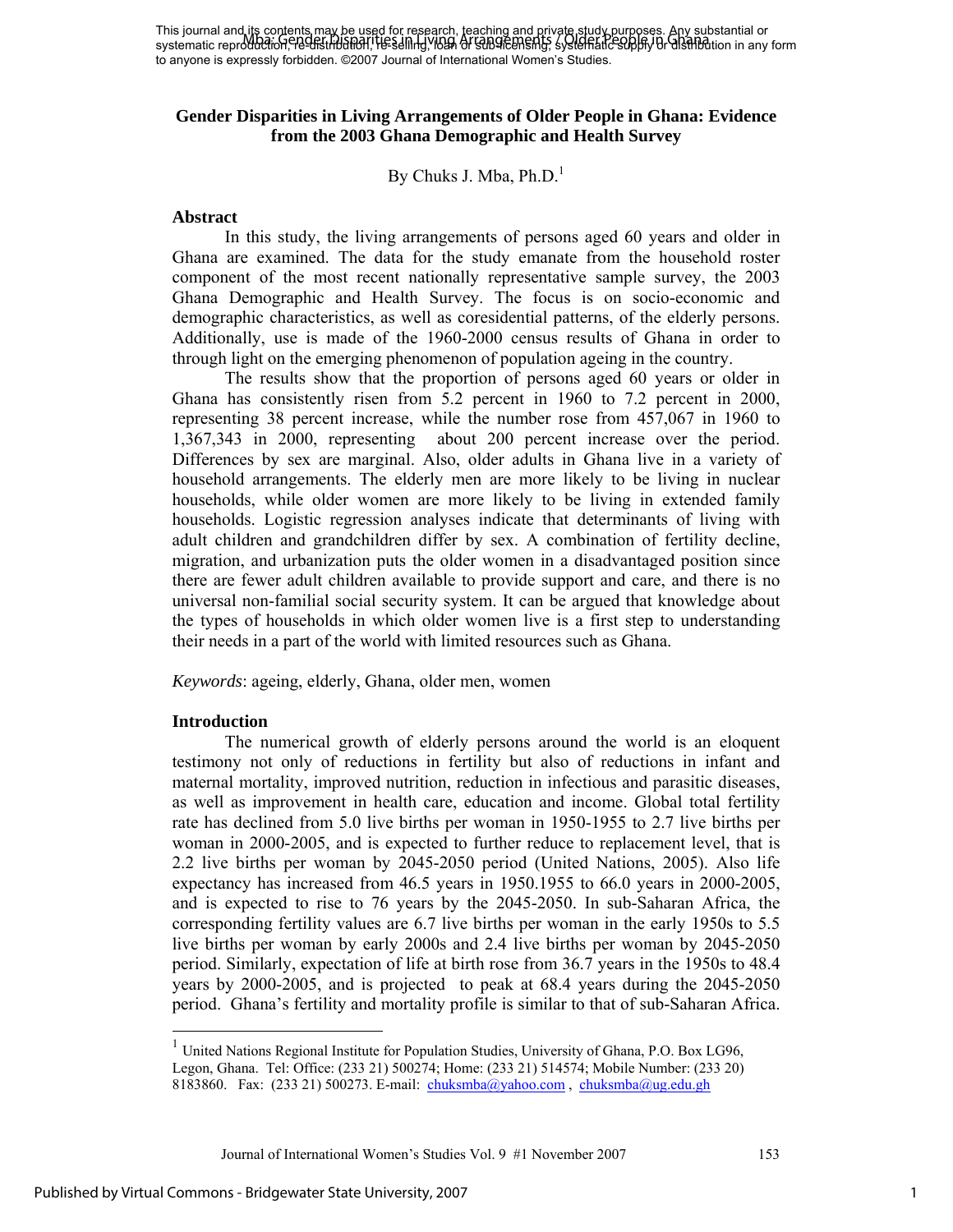This is because fertility fell from 5.8 to 4.5 live births per woman in one half century, and is expected to fall to replacement level during 2045-2050 period while life expectancy increased from 38.5 to 40.2 years in five decades, and is expected to reach 65.1 years by 2045-2050 period (United Nations, 2005).

With rapid socioeconomic development, urbanization and industrialization, the traditional extended family system is gradually changing towards a nuclear family system in which some elderly family members are being left on their own.

Of particular interest and concern should be the status of the elderly persons in the African region and the ways in which this may be changing with modernization. Generally, there has been some contention in the literature that the status of the older population diminishes with increasing modernization. (Cowgill, 1986; Levy, 1966). However, little research has been conducted in the region either to lend credence to the idea of a decline in status of the elderly in so far as this is reflected in respect, authority and economic role or to refute it.

In most families in Ghana, three generations co-reside. The typical home consists of the man with the spouse and children, as well as their parents. However, due to modernization, and in particular, urbanization, there are signs of the break-up of the extended or three-generational family structures in favour of the nuclear or conjugal family. As a result, the ability of families to care for older relatives might be impaired. The shift to nuclear families is also causing the loss of roles for older persons as heads of families, and thus a loss of their decision-making functions and financial security.

In the light of the foregoing, the purpose of this study is to examine gender disparities in the living arrangements of older adults in Ghana since coresidential patterns of the elderly particularly in developing societies reflect lifetime strategies aimed at securing housing, material goods, and other items necessary to ensure physical and emotional well-being (Mba 2005; Albert and Cattell 1994). Given the paucity of literature on older people in Ghana and much of sub-Saharan Africa, the study will provide some basic descriptive information on the types of households in which the elderly in Ghana live.

#### **Review of Relevant Literature**

A plethora of evidence from the developing world suggests that the family is the key institution for elderly persons and their living arrangements are a fundamental determinant of their well-being (Mba 2005; 2004a; 2003a; Knodel and Debavalya 1997; Albert and Cattell 1994; Cowgill 1986). The older adults require financial and psychological support, as well as support to undertake activities of daily living especially at older ages when they are handicapped by increasing frailty and ailments. In the developed world, support and assistance for the elderly come from a combination of public and private sources. This is not the case in most developing countries, including Ghana. In these countries that have weak institutional security mechanisms, the family is the cornerstone of support and assistance.

Some researchers argue that the processes of modernization and urbanization are beginning to erode the traditional social welfare system of Africa, the extended family (Mbamaonyeukwu, 2001; Mba, 2001; Apt, 1996; Khasiani, 1987). In a typical African extended family unit, one readily finds elderly persons, adults, young people and children (Adeokun, 1981). One of the most important attributes of the traditional extended family is its potential for caring for the elderly population as a result of the social relations and interactions among kin groups, as well as roles and responsibilities different age groups assume. However, Apt (1996) contends that at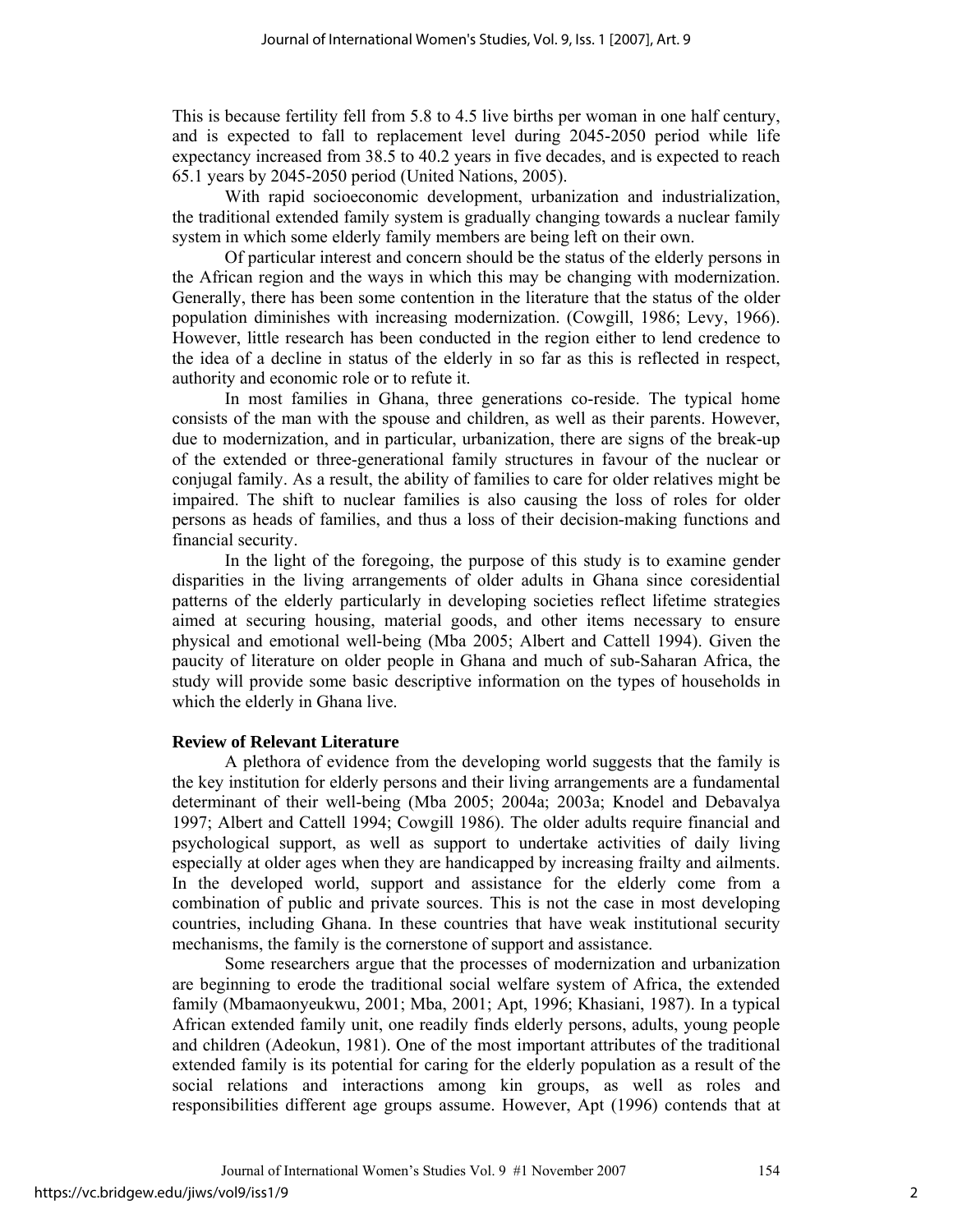precisely the point of time at which the numbers of the aged are growing, their customary source of support is being eroded.

Some of the proponents of the modernization theory of aging and elderly living arrangements argue that modernization renders living in extended family households less essential and economically less viable and therefore facilitates the transition to conjugal or nuclear family living arrangements (Berquo and Xenos, 1992; Treas and Logue, 1986; Cowgill, 1986; Easterline, 1983; Goode, 1963). It should be emphasized that financial and other transfers from their children and other relatives represent the only chance for common people in poor countries to have any security in old age. Children may provide security in a number of forms, including monetary transfers, help with housework, and care if the parent is frail or ill. The old age security hypothesis suggests that as economic development takes place, markets emerge, and society develops ever more sophisticated financial institutions, the economic benefits of having children will wither away. In other words, fertility will decline as parents rely increasingly on market and public sector methods and rely less on old age transfers from their children.

Superficially, the experience of Ghana fits this scenario quite well. It has neither significant public social security programs nor extensive employer-provided private pensions. Thus, for the most part, individuals must rely on themselves or their families for old age support and, adult children may provide significant monetary transfers to their elderly parents, especially to widowed mothers. However, the substantial fertility decline in the country has not been preceded by accelerated economic growth (United Nations, 2001a; World Bank, 2000; Ghana Statistical Service and Macro International Inc., 1999).

It should be noted that while coresidence with children is common for the elderly in developing countries and living alone is rare, rapid reduction in coresidence between the older population and their adult children is occurring in countries such as Japan and South Korea, supporting the modernization hypothesis (Knodel and Debavalya 1997; Albert and Cattell 1994). On the other hand, rapid socio-economic development in much of Asia (in China, Singapore, Taiwan, and Thailand, for example), has not led to major changes in coresidence patterns (Ofstedal, 1999; Chan, 1997; Hermalin, 1995). In their examination of 43 countries in Africa, Asia, and Latin America, Bongaarts and Zimmer (2002) found, *inter alia,* that older persons more often tended to live with children in countries where educational attainment is lower, further supporting the modernization perspective. However, they argue that other measures of socio-economic development, such as the gross national product per capita, have little impact, suggesting that although education may be influencing living arrangements on a macro level, other modernization indicators may not.

It cannot be denied that women have traditionally played a major role in household earning in Ghana and some parts of Africa. For example, there is evidence to show the extent of women's contribution to household income and their investment in productive means to meet basic survival needs of the family such as food, clothing, fuel, and shelter (Ardayfio-Schandorf, 1994), while Apt (1996) has found that 65 percent of those engaged in subsistence farming are women. However, it is common knowledge that vulnerability to frailty increases with advancing age, and this is particularly true for women, given their biological and physiological make-up. And the consequences will be grave for those elderly women without any coresiding relative or an adult child to provide care.

As population ageing and gender have become prominent issues in international fora concerning population in recent times, it is being argued that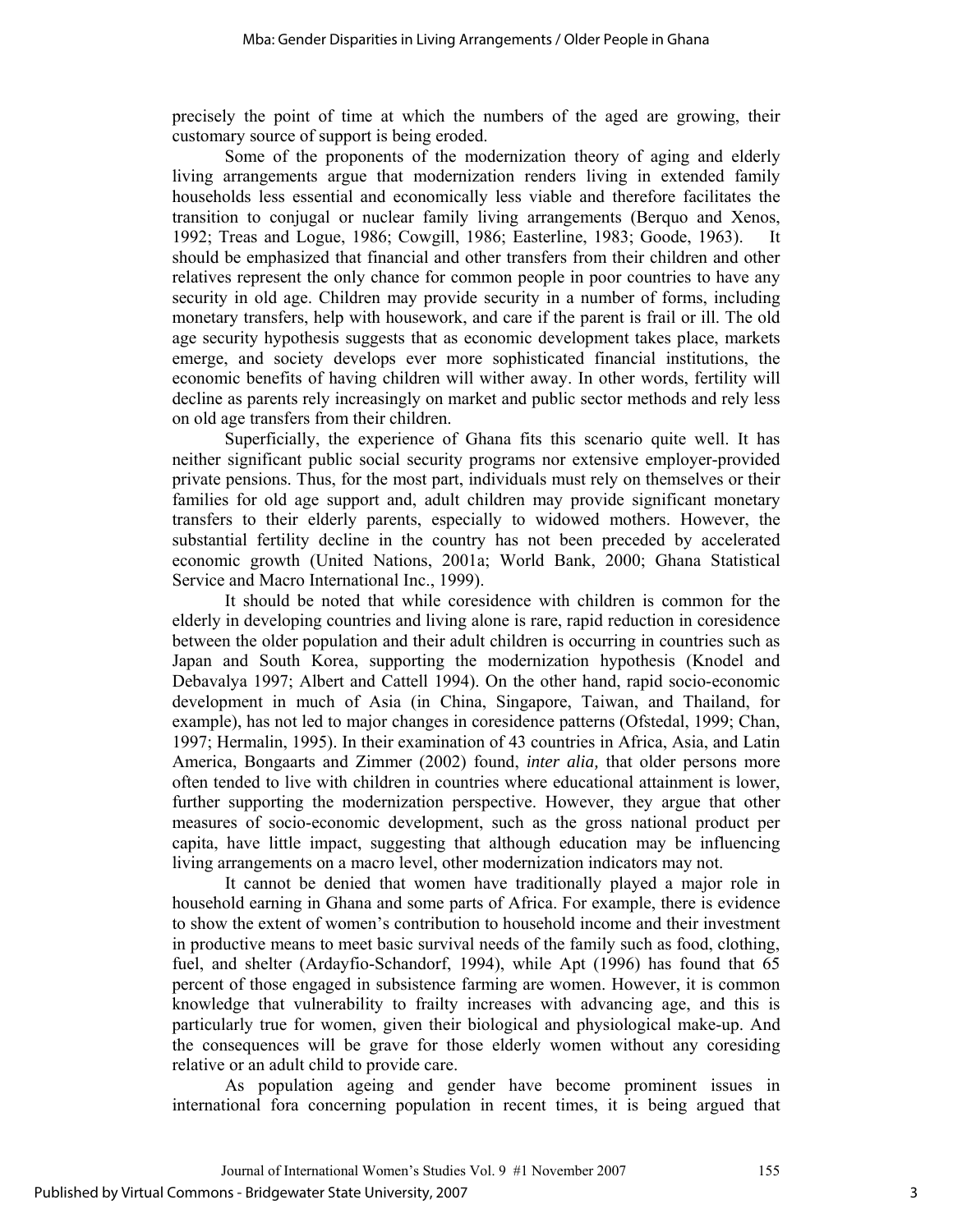interest in gender often focuses on inequalities that disadvantage women, while much of ageing research focuses on the economic and social vulnerability of older persons (Mba, 2003a: 2002). It is therefore not surprising that the discourse related to population ageing and gender differentials refers mainly to women and emphasizes their potential disadvantage in old age. It is frequently asserted or implied that older women are universally more vulnerable to social, economic, and health disadvantages than older men.

Although social structures and gender preferences differ substantially among countries, studies elsewhere bearing on this subject show that the gender of a coresiding child has implications for the level and nature of support provided to the elderly persons (Ofstedal et al. 1999; Chan 1997; Natividad and Cruz 1997; Chan and DaVanzo 1996; DaVanzo and Chan 1994). Unfortunately, studies on the older persons' living arrangement patterns and their determinants in Ghana, and Africa in general, are a rarity. It is therefore necessary to examine what type of household structure and patterns of living arrangements characterize the elderly persons, as well as the linkage between living arrangements and certain socio-economic characteristics in Ghana.

#### **Methodology**

The data set for this study is essentially secondary, deriving from the 2003 Ghana Demographic and Health Survey (GDHS), which is the third in a series of nationally representative sample survey conducted under the Demographic and Health Survey programme in the country. The planning and implementation of the 2003 GDHS has been treated elsewhere (Ghana Statistical Service et al., 2004). Although data evaluation is beyond the scope of this paper, it is noteworthy that the literature is replete with problems associated with the collection of reliable information in the African context, especially the failure to enumerate all people or events and digit preference that leads to a false concentration of people at particular age groups (Siegel and Swanson, 2004; Mba, 2004b; Ewbank, 1981; Shryock and Siegel, 1976; Bachi, 1951).

At the bivariate level, simple descriptive methods of analysis are used in this study, with emphasis on computation of percentages. The unit of analysis is the elderly person. Elderly persons are defined as those men and women aged 60 years and over (United Nations, 2005). However, occasional reference is made to 50-59 age group as that is the most prospective elderly age group since it is the age group closest to the elderly age group of  $60+$  years<sup>2</sup>. Including persons aged 50-59 years in the analysis will help throw some light on observed levels, patterns and differentials of the characteristics of the elderly population as they will serve as a control group.

Furthermore, analysis will distinguish between various age categories within this broad age span. For analytical convenience, the following definitions, which are often used in the literature, are employed in this study: youngest old (or elderly) refers to persons aged 60-64 years; young old refers to persons aged 60-69 years; and oldest old refers to persons aged 80 years and over (Mba, 2006; 2005a; United Nations, 2001; Serow and Cowart, 1998).

The selected socio-economic and demographic characteristics considered in the study include age, place of residence, level of educational attainment, and region of residence. Living arrangements are defined with respect to living alone, and living with others, including spouse, children, and grandchildren.

Journal of International Women's Studies Vol. 9 #1 November 2007 156 https://vc.bridgew.edu/jiws/vol9/iss1/9

<sup>2</sup> This sentiment is further inspired by the World Health Organization's current work on *Developing Integrated Health Care Systems Response to Rapid Population Ageing in Developing Countries* (World Health Organization, 2004).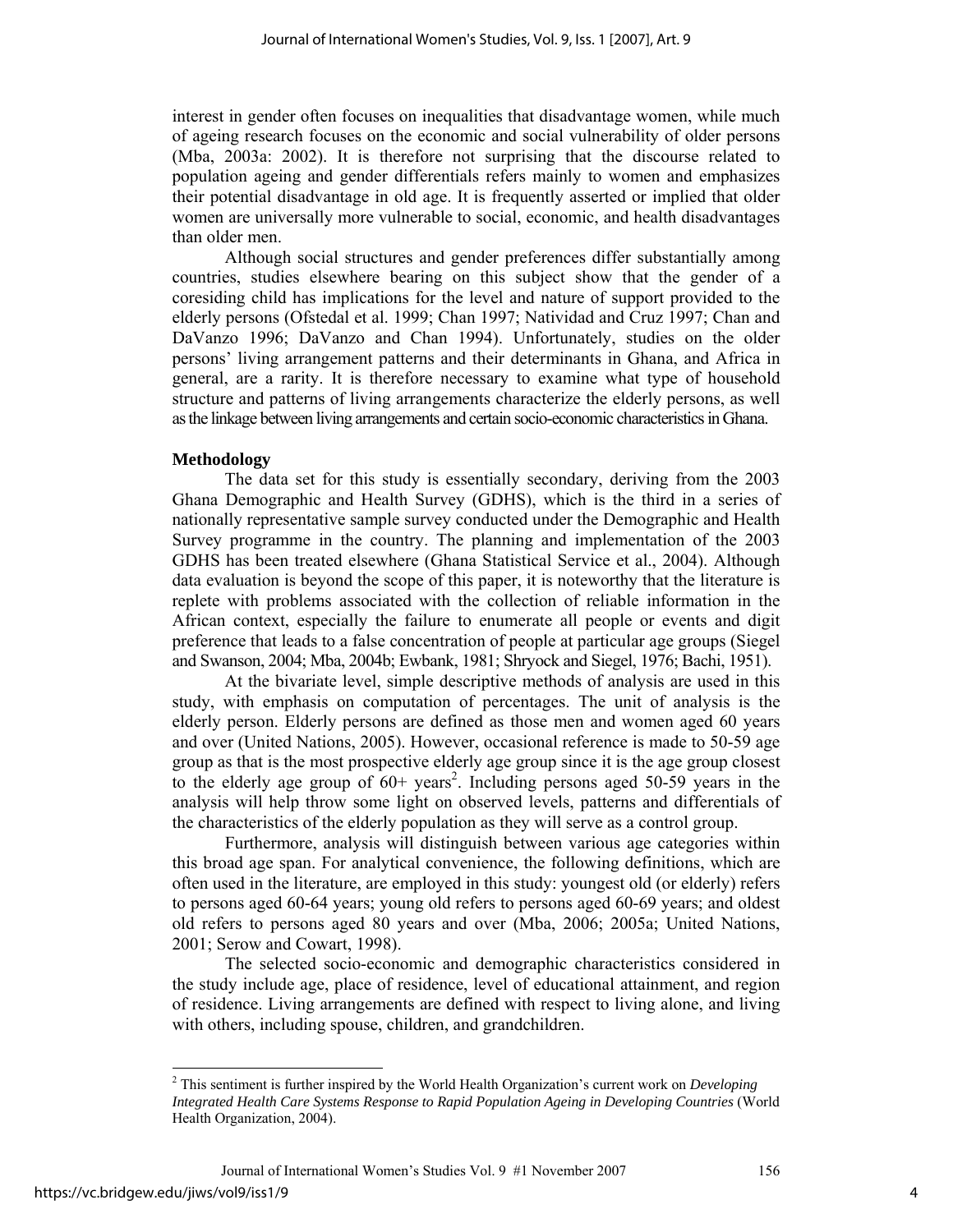Bivariate analysis does not determine the extent to which differences between certain population subgroups are directly related to the elderly persons' living arrangements and the extent to which they affect other intervening variables. The independent variables interrelate with each other and the interactions can influence observed results. Consequently, a multivariate analysis is employed to estimate the net effect of variable when variation in the other variables is controlled. Here, logistic regression model is employed.

At the multivariate level, the multinomial logistic regression models are employed to predict the characteristics of the older men and women in different living arrangements in the Ghanaian context. In this attempt, due to data constraints, as well as ease of presentation and interpretation specific living arrangements will be represented by (i) living with children and grandchildren under 15, and (ii) living with an adult child. These two are the dependent variables. The independent variables are the study's selected socio-economic and demographic characteristics, to wit age, place of residence, living with spouse, and level of educational attainment. Age is treated as a continuous variable while the remaining independent variables are used as dummy variables.

Since each of these four categories can be defined as dichotomous variables, coded 1 if the variable is present and 0 if it is not, the logistic regression methodology is suitable for providing these estimates (Kleinbaum et al., 1998). For each of the characteristics, one category has been chosen as the reference category and is therefore omitted from the equation. This is the category to which the regression coefficients are compared. The general form of the regression equation is:

 $Y = \alpha + \beta X_i + \ldots + \beta X_n$ 

where Y=dependent variable; Xi=independent variables;  $\alpha$  and  $\beta$  are constants.

It should be noted that place of residence and education can be used as proxies for economic development here (Mba, 2002). Therefore, if levels of economic development are operationalized according to these two standard socioeconomic indexes, one would expect the elderly women who score higher on these indexes to exhibit weaker extended kinship ties in their living arrangements. For purposes of brevity and ease of presentation, only the logistic regression coefficients predicting the likelihood of each outcome are shown for each category of living arrangements.

# **Results**

Table 1 depicts the percentage distribution of Ghana's elderly population (60+ years) and those aged 50-59 years by sex for the period 1960-2000. As should be expected, there are more people aged 50-54 years than in the succeeding age groups since they are much younger and *ceteris paribus* the force of mortality is felt much more in the older than younger ages. This pattern is maintained for both sexes and each sex. What is striking about the table is that the proportion of the aged population in each age group has generally risen over the years. Additionally, both the number and proportion of the elderly to the total population have been consistent for both sexes and for each sex. The proportion of the elderly to the total population increased from 9 percent in 1960 to 12 percent in 2000, while the number rose from 0.6 million to 2.3 million over the same period. The increase in the number and proportion of the elderly persons lend itself to a number of factors. Paramount among these are improvements in life expectancy (resulting in more people surviving to old age) precipitated by improved public health measures, better nutrition and personal hygiene; and declining fertility, which reduces the share of the young children to the total population.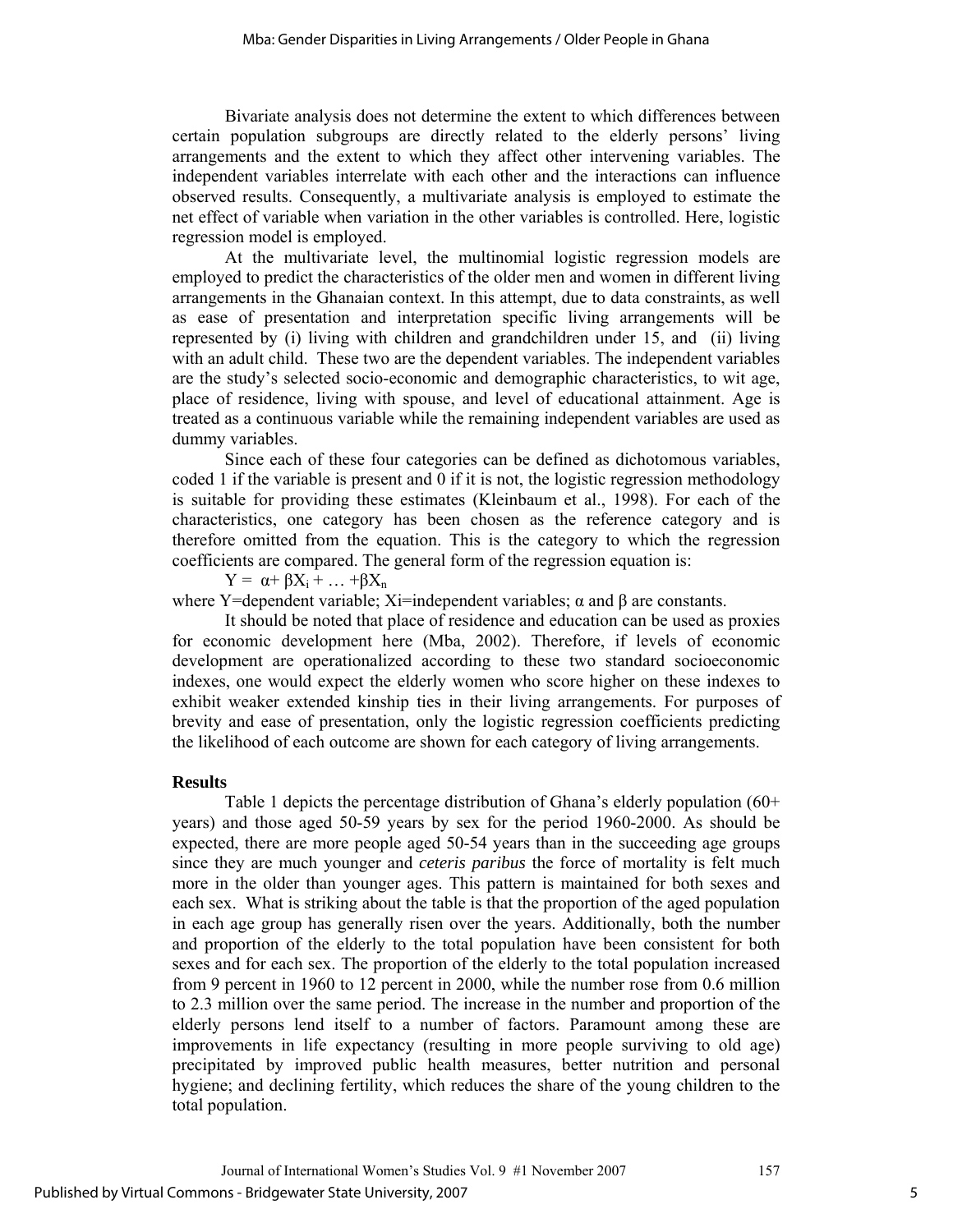|      | Female      |       | 3.02  | 1.81           | 1.98            | 1.36          | 1.24      | 0.74  | 1.91                 | 12.06 | 1,152,296   |                                                             |
|------|-------------|-------|-------|----------------|-----------------|---------------|-----------|-------|----------------------|-------|-------------|-------------------------------------------------------------|
|      | Male        |       | 2.99  | 1.95           | 1.90            | 1.38          | 1.14      | 0.79  | 2.01                 | 12.16 | 1,137,858   |                                                             |
| 2000 | <b>Both</b> | Sexes | 3.01  | 1.88           | 1.94            | 1.37          | 1.19      | 0.77  | 1.96                 | 12.12 | 2,292,144   |                                                             |
|      | Female      |       | 2.88  | 1.70           | 1.89            | 1.20          | 1.04      | 0.37  | 1.23                 | 10.31 | 642,576     |                                                             |
|      | Male        |       | 2.86  | 1.77           | 1.78            | 1.16          | 1.05      | 0.60  | 1.17                 | 10.39 | 630,000     |                                                             |
| 1984 | <b>Both</b> | Sexes | 2.87  | 1.73           | 1.84            | 1.18          | 1.05      | 0.58  | 1.20                 | 10.45 | 1,284,940   |                                                             |
|      | Female      |       | 2.59  | 1.53           | 1.53            | 1.06          | 0.94      | 0.48  | 1.08                 | 9.21  | 400,583     |                                                             |
|      | Male        |       | 2.82  | 1.80           | 1.77            | 1.12          | 0.99      | 0.51  | $\frac{1.09}{\cdot}$ | 10.10 | 425,501     |                                                             |
| 1970 | <b>Both</b> | Sexes | 2.70  | $-1.67$        | $\overline{71}$ | $\frac{1}{2}$ | 0.96      | 0.49  | 0.08                 | 9.71  | 109<br>831. |                                                             |
|      | Female      |       | 2.46  | $\frac{46}{1}$ | $\frac{46}{1}$  | 0.86          | 0.80      | 0.44  | 0.90                 | 8.38  | 278,795     |                                                             |
|      | Male        |       | 2.85  |                | .87             | 0.95          | 0.88      | 0.48  | 1.02                 | 9.79  | 332,851     |                                                             |
| 1960 | <b>Both</b> | Sexes | 2.65  | 60             | .75             | 0.91          | 0.84      | 0.46  | 0.96                 | 9.17  | 616,849     | Source: The 1960-1984 and 2000 Bomilation Censuses of Ghana |
| Age  | Group       |       | 50-54 | 55-59          | 60-64           | $65 - 69$     | $70 - 74$ | 75-79 | $rac{+}{80}$         | Total | Number      |                                                             |

| CO ANA<br>$\frac{1}{2}$              |
|--------------------------------------|
| )<br>)<br>)<br>)                     |
| -<br>-<br>-<br>i<br>d<br>'<br>ו<br>I |
| $\frac{1}{2}$                        |
| ו<br>ו<br>$\frac{1}{2}$              |
| )<br>;<br>;<br>I                     |
| -<br>F<br>i                          |

Sources: The 1960, 1970, 1984, and 2000 Population Censuses of Ghana.

Note: The percentages refer to proportions of the aged population to the total country population. Sources: The 1960, 1970, 1984, and 2000 Population Censuses of Ghana.<br>Note: The percentages refer to proportions of the aged population to the total country population. 158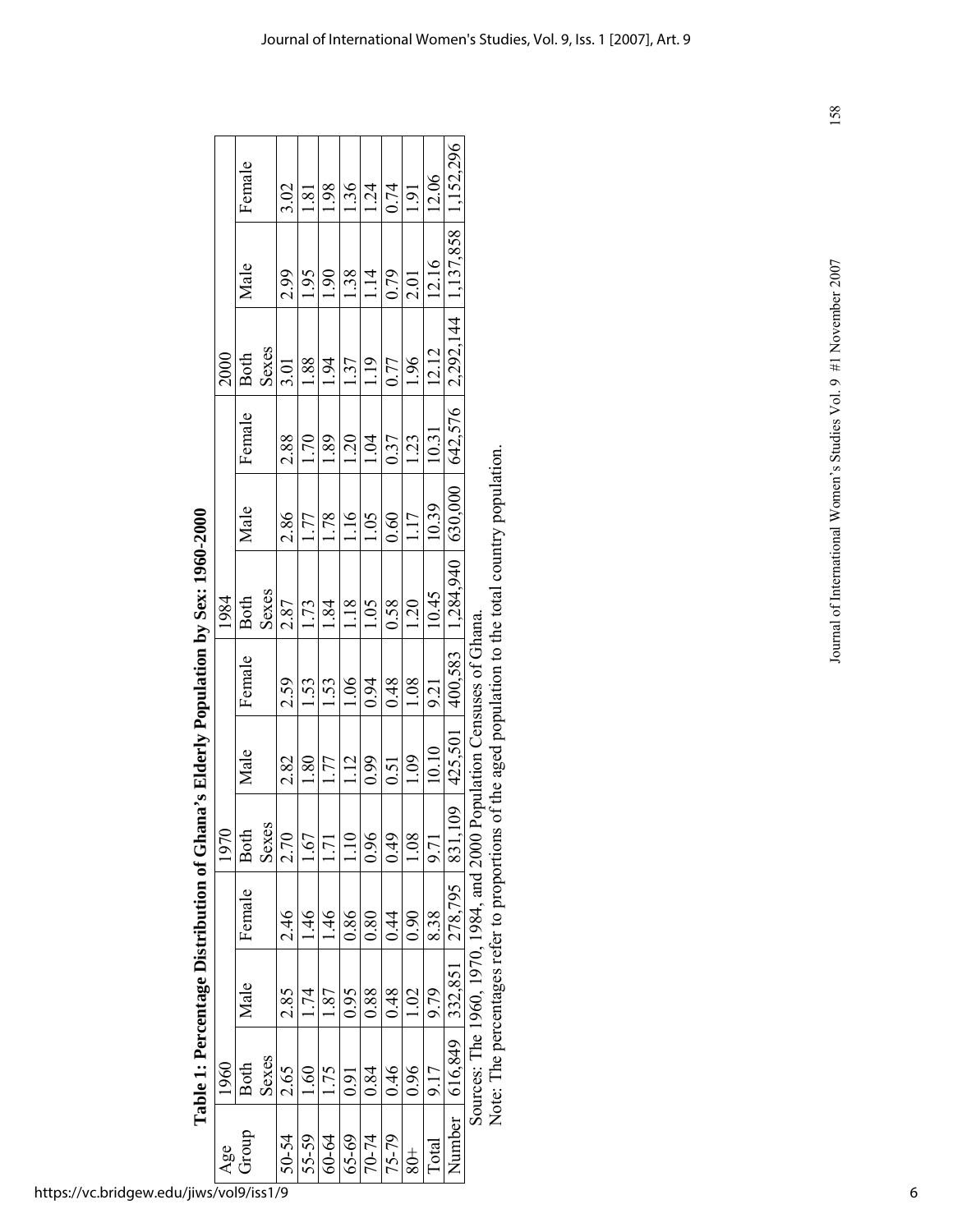The characteristics of the elderly population derived from the 2003GDHS are presented in Table 2. The age distribution of the older adults parallels that in Table 1 as there are consistently more people at young old age groups for each sex and for both sexes combined. As should be expected, there are more elderly women than men at oldest old age group. This is because in most populations of the world women live longer than men (United Nations, 2005). Furthermore, in Ghana and in many parts of Africa men generally marry women much younger than themselves (Mba, 2006; 2003b). The implication of this is that, *ceteris paribus*, husbands will die earlier than their wives.

 Overwhelming majority of the older population have no formal education (68 percent for men and 87 percent for women). Men are three times more likely to have higher education than women. Similarly, most of these elderly people live in rural areas. Interestingly, more older women than men live in urban areas (35 versus 28 percent). In Ghana's 10 administrative regions, elderly persons are more concentrated in Ashanti Region than any other regions. As a major commercial centre, it is a migration destination for persons, including older adults, in search of means of livelihood. Overall, there are more female elderly persons than their male counterparts in Ghana.

 Table 3 presents differentials in living arrangements of the older population in Ghana by sex. About 11 percent of older adults live alone, while women are more likely to live alone than men (13 versus 9 percent). This figure is close to what has been reported in other studies (Mba 2005a; 2002; Albert and Cattel 1994). Men are more likely to live with spouse than women (13 versus 7 percent. This may be partly due to the fact that old-age mortality favours women, men often marry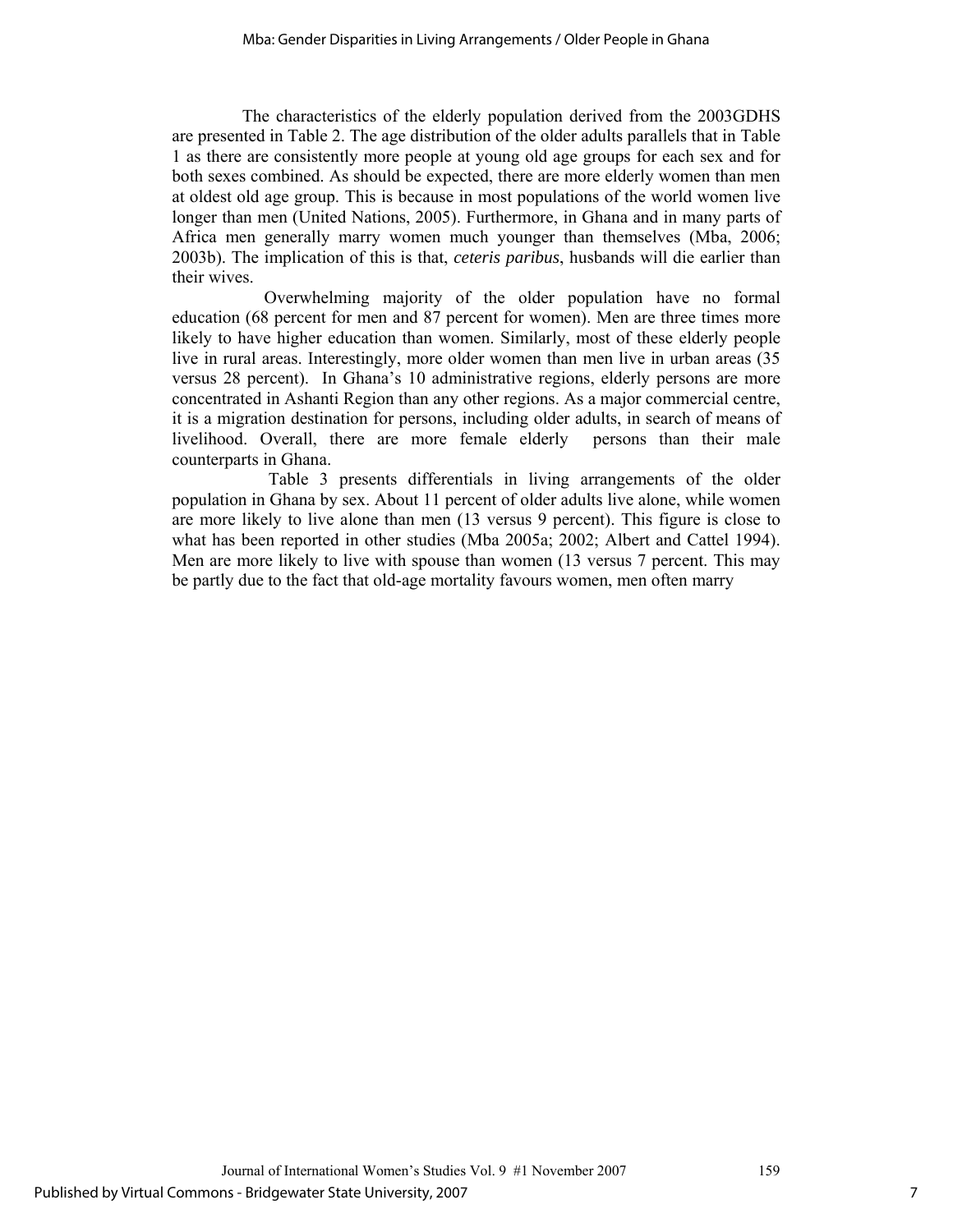| Characteristic     | Sex  |        | Total | Number |
|--------------------|------|--------|-------|--------|
| Age Group          | Male | Female |       |        |
| 60-64              | 32.2 | 31.8   | 31.9  | 622    |
| 65-69              | 24.7 | 21.5   | 23.1  | 449    |
| 70-74              | 18.2 | 18.3   | 18.2  | 355    |
| 75-79              | 12.5 | 11.7   | 12.1  | 235    |
| $80+$              | 12.5 | 16.7   | 14.7  | 286    |
| Education          |      |        |       |        |
| No Education       | 68.3 | 86.8   | 77.9  | 1,510  |
| Primary            | 8.0  | 5.4    | 6.7   | 129    |
| Secondary+         | 23.8 | 7.8    | 15.4  | 299    |
| Place of Residence |      |        |       |        |
| Urban              | 28.3 | 35.4   | 32.0  | 623    |
| Rural              | 71.7 | 64.6   | 68.0  | 1,324  |
| Region             |      |        |       |        |
| Western            | 4.1  | 6.0    | 5.1   | 99     |
| Central            | 5.9  | 9.4    | 7.8   | 151    |
| Greater Accra      | 8.5  | 12.4   | 10.5  | 205    |
| Volta              | 8.4  | 10.4   | 9.5   | 184    |
| Eastern            | 10.2 | 10.5   | 10.4  | 202    |
| Ashanti            | 13.5 | 14.5   | 14.0  | 273    |
| <b>Brong Ahafo</b> | 9.9  | 8.8    | 9.3   | 181    |
| Northern           | 13.8 | 7.7    | 10.6  | 206    |
| <b>Upper West</b>  | 14.7 | 9.5    | 12.0  | 234    |
| <b>Upper East</b>  | 11.0 | 10.8   | 10.9  | 212    |
| Overall            | 47.8 | 52.2   | 100.0 | 1,947  |

**Table 2: Percent Distribution of Elderly Persons by Characteristics in Ghana, 2003.** 

Source: 2003 Ghana Demographic and Health Survey.

| Table 5: Elving Arrangements of the Elucry Tersons in Onana, 2005. |       |        |                   |  |  |  |  |
|--------------------------------------------------------------------|-------|--------|-------------------|--|--|--|--|
| Living Arrangement                                                 | Male  | Female | <b>Both Sexes</b> |  |  |  |  |
| Living alone                                                       | 9.2   | 13.1   | 11.4              |  |  |  |  |
| Living with spouse only                                            | 13.4  | 7.2    | 9.9               |  |  |  |  |
| Living with spouse and children                                    | 36.5  | 8.2    | 24.6              |  |  |  |  |
| Living with spouse, children and others                            | 21.0  | 41.2   | 33.3              |  |  |  |  |
| Living with others                                                 | 19.9  | 30.3   | 20.8              |  |  |  |  |
| Total                                                              | 100.0 | 100.0  | 100.0             |  |  |  |  |

**Table 3: Living Arrangements of the Elderly Persons in Ghana, 2003**.

Source: 2003 Ghana Demographic and Health Survey.

younger women, and the tradition of polygyny which is particularly pronounced in the northern part of the country.

 Although extended household living is still prevalent, there are great variations in living arrangements by sex. Women are much more likely than men to live in extended households (that is, living with spouse, children and others<sup>3</sup> plus

<sup>&</sup>lt;sup>3</sup> Here "others" refers to grandchildren, sons-in-law, daughters-in-law.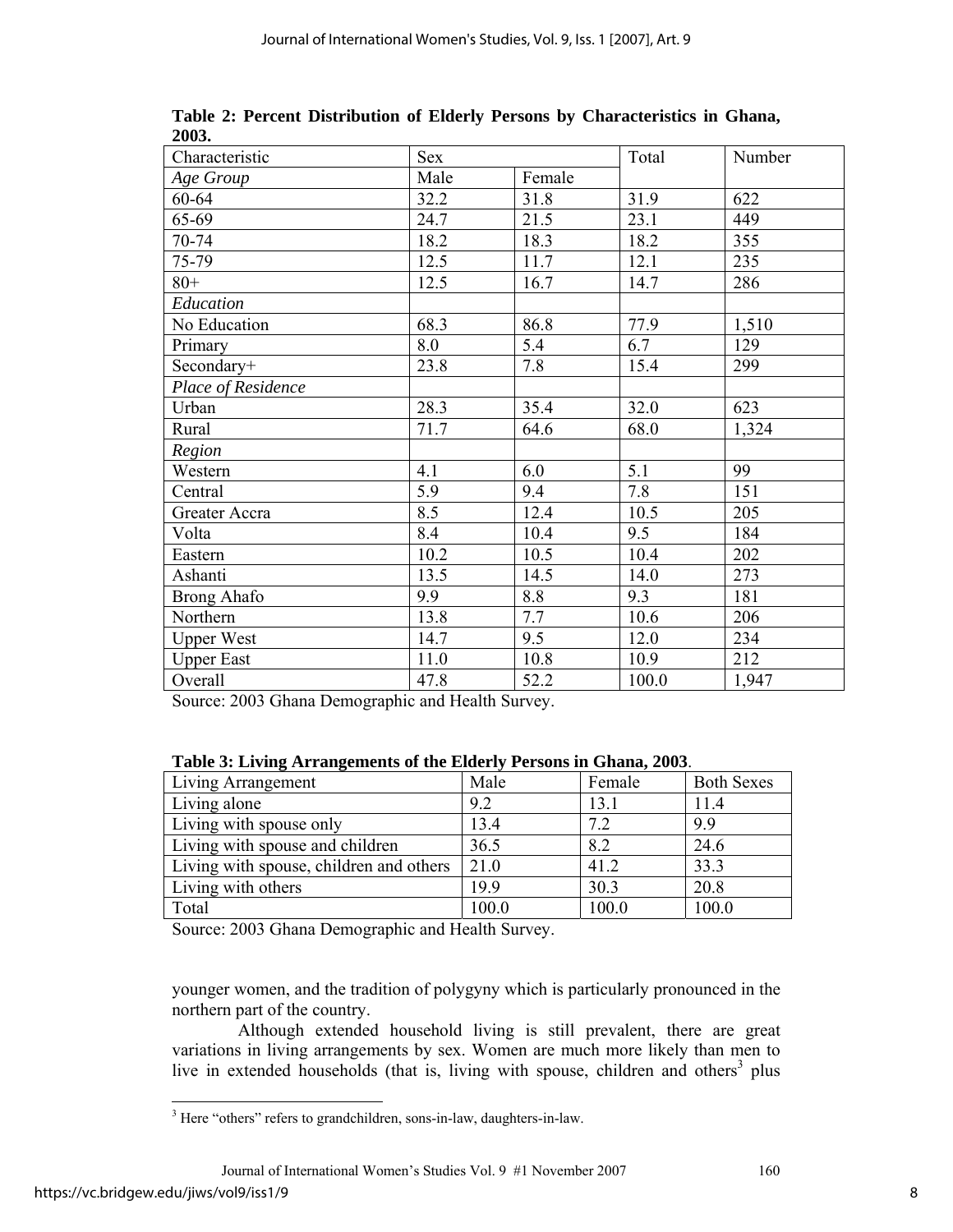living with others<sup>4</sup>). This is because almost 72 percent of elderly women live in extended households as opposed to about 41 percent of older men. On the other hand, 37 percent of elderly men live in a nuclear household (consisting of spouse and children), compared with about 8 percent of older women. One reason for this variation by sex is that women tend to live longer than men in most populations, as noted previously, and may therefore have more grandchildren and children-in-law with whom to live. Another possibility is that when the husband dies, a woman may need to move in with extended family for support. Also, grandmothers, rather than grandfathers, may be seen as the more natural choice of individuals to assist in caring for grandchildren.

 Logistic regression results showing the individual-level factors associated with two key living arrangements (living with children and grandchildren under age 15, and living with an adult child) by sex are depicted in Table 4. The results are presented separately for men and women because of the very different patterns of living arrangements highlighted in Table 3. In case of the men, the findings show that the background characteristics are significantly associated with the two types of living arrangements. As men age, they are more likely to live with children and grandchildren under age 15 but less likely to live with an adult child. As men become older, it is more likely that their adult children move away and form their own independent households, but they are more likely to take custody of their younger children and grandchildren. Men are more likely to be living with children and grandchildren if they are married or have some formal education. The result does not conform to the modernization theory where one should expect the elderly living in rural areas and those with less education to be more likely to live with children and grandchildren (DaVanzo and Chan, 1994; Cowgill, 1986; Goode, 1963). These differences may be due to cultural norms where better-off family members are required by tradition to support other family members, including co-residency (Apt, 1996). As should be expected, rural men are more likely to live with children and grandchildren under age 15.

 The background characteristics of women are not as strongly associated with living arrangements, especially living with an adult child. The positive effect of rural residence for both men and women in connection with living with children and grandchildren under age 15 may reflect substantial migration of adult children from rural to urban areas, with grandchildren left behind with grandparents. A notable difference in effects by sex is that, for men, living with children and grandchildren appears to be tied with living with a spouse, but for women the effect is not significant. Clearly, older women without a spouse are more dependent and may need to rely on extended family members for support, thus they tend to live with grandchildren more often. Additionally, women may be more helpful in the household, whereas men rely on their spouses for domestic care. Furthermore, men are more likely to control resources and thus able to demand coresidence as a form of support.

 $\overline{a}$ <sup>4</sup> Here "others" refers distant relatives and non-relatives.

Journal of International Women's Studies Vol. 9 #1 November 2007 161 Published by Virtual Commons - Bridgewater State University, 2007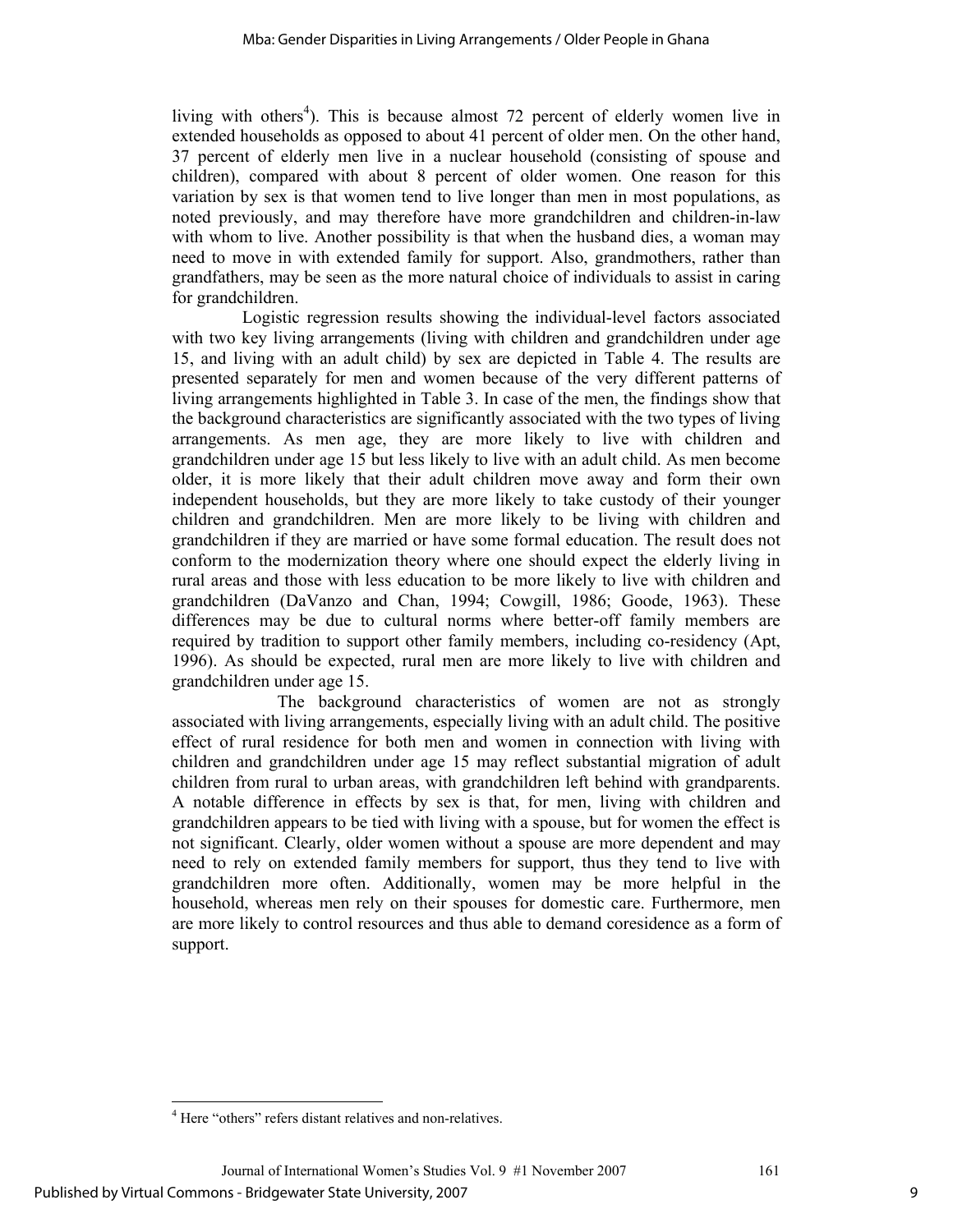| Characteristic       | Men                  |        |          |                      | Women                         |                      |                |                 |  |
|----------------------|----------------------|--------|----------|----------------------|-------------------------------|----------------------|----------------|-----------------|--|
|                      | living with children |        |          | living with an adult |                               | living with children | living with an |                 |  |
|                      | and grandchildren    |        | child    |                      | and grandchildren<br>under 15 |                      | adult child    |                 |  |
|                      | under 15             |        |          |                      |                               |                      |                |                 |  |
| Age Group            | Coeffic-             | Odds   | Coeffi-  | Odds                 | Coeffi-                       | Odds                 | Coeffi-        | Odds            |  |
|                      | ient                 | Ratio  | cient    | Ratio                | cient                         | Ratio                | cient          | Ratio           |  |
| $60-64$ (RC)         |                      | 1.000  |          | 1.000                |                               | 1.000                |                | 1.000           |  |
| 65-69                | 0.394                | 1.484* | $-0.251$ | 0.778                | 0.223                         | $1.250*$             | $-0.222$       | 0.801<br>$\ast$ |  |
| 70-74                | 0.586                | 1.796* | $-0.649$ | $0.523*$             | 0.067                         | 1.069                | $-0.419$       | 0.658<br>$\ast$ |  |
| 75-79                | 0.254                | 1.289  | $-0.828$ | $0.437*$             | $-0.123$                      | 0.884                | $-0.694$       | 0.500           |  |
| $80 +$               | 0.155                | 1.167  | $-1.073$ | $0.342*$             | $-0.200$                      | 0.818                | $-1.888$       | 0.151           |  |
| Living with spouse   |                      |        |          |                      |                               |                      |                |                 |  |
| No (RC)              |                      | 1.000  |          | 1.000                |                               | 1.000                |                | 1.000           |  |
| Yes                  | $-0.152$             | 0.859* | 1.967    | $7.150*$             | 0.366                         | 1.441                | 1.445          | 4.242           |  |
| Place of residence   |                      |        |          |                      |                               |                      |                |                 |  |
| Urban (RC)           |                      | 1.000  |          | 1.000                |                               | 1.000                |                | 1.000           |  |
| Rural                | $-0.063$             | 0.939* | 0.231    | 1.259                | 0.084                         | 1.087*               | 0.478          | 1.613           |  |
| Has formal education |                      |        |          |                      |                               |                      |                |                 |  |
| No (RC)              |                      | 1.000  |          | 1.000                |                               | 1.000                |                | 1.000           |  |
| Yes                  | 0.407                | 1.502* | $-0.123$ | $0.884*$             | 0.204                         | 1.227                | $-0.401$       | 0.670           |  |
|                      |                      |        |          |                      |                               |                      |                |                 |  |
| $-2 log$             | 1759.90              |        | 1517.24  |                      | 1501.41                       |                      | 1801.99        |                 |  |
| likelihood           |                      |        |          |                      |                               |                      |                |                 |  |
| Model $\chi^2$       | 289.36               |        | 313.54   |                      | 158.77                        |                      | 379.55         |                 |  |
| Nagelkerke $R^2$     | 0.218                |        | 0.282    |                      | 0.265                         |                      | 0.319          |                 |  |

**Table 4: Logistic Regression Coefficients and Odds Ratios of Determining Living Arrangements of Elderly Persons** 

Source: 2003 Ghana Demographic and Health Survey.

Note:  $*_p$  < .05; p-value is based on the Wald statistic; RC=reference category; Exponentiating these log odds produces the odds ratios for a particular outcome. For example, the elderly men aged 70-74 years would be two times more likely than those aged 60-64 to live with children and grandchildren under 15 (odds ratio of 1.8, since  $e^{0.586}$ =1.8).

#### **Discussion and Policy Issues**

Unfortunately, Ghana and many countries in Africa have accorded relatively low priority in their national policies to the ageing of their populations. Yet, empirical evidence suggests that both the proportion and number of the older adults are increasing rapidly.

That the elderly population in Ghana mainly live with their spouses and their children, suggests that the responsibility for their care is increasingly devolving upon the nuclear family. It is common knowledge that children care for their elderly parents by providing food and money, running errands, occasionally paying medical bills and house rents, supplying clothing and providing emotional satisfaction.

As some demographic indicators, such as fertility and mortality vary by place of residence and level of education, so also do living arrangements of the elderly. The findings of this analysis are consistent with the commonly held perception from studies in other parts of the developing world that there exists an inverse relationship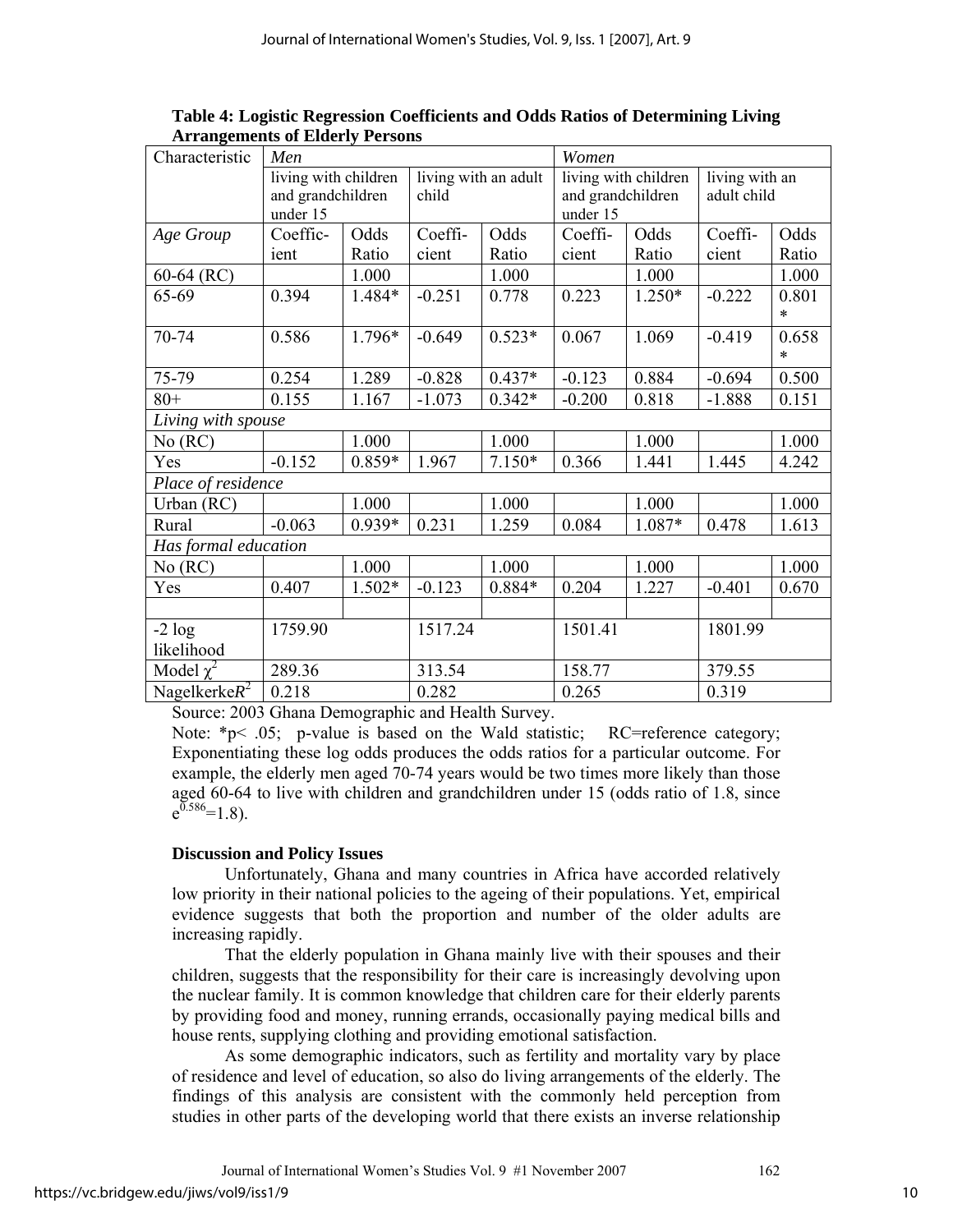between higher educational attainment and living with children (Palloni et al., 1999; Natividad and Cruz, 1997; DaVanzo and Chan, 1994). In Ghana, living alone among women is largely a function of widowhood as they marry men who are much older than themselves (Mba, 2003), but is not a reflection of an economic demand for privacy or autonomy as is the case in the developed countries (Michael et al., 1980; Kobrin, 1976; Chevan and Korson, 1975). Because a substantial majority of these women did not work in the formal employment to warrant enjoyment of some pension or social security scheme, high rates of extreme poverty are their lot. Their only means of livelihood is rural peasant farming for those who are strong enough to do so, and support from the dwindling number of adult relatives. In fact, it can be plausibly argued that it is because of the need for financial and welfare support from the adult children to parents and grandparents that explain the observed findings in patterns of living arrangements of the elderly females of Ghana, as is also the case in parts of Africa and other developing regions (Hollos and Larsen, 1997; Chan, 1997; Chan and DaVanzo, 1996; Asis et al., 1995 Kendig et al., 1992).

Generally, the marital status of elderly persons strongly affects their living arrangements, support systems and individual well-being. Intact husband-wife families constitute a multiple support system for spouses in terms of emotional, financial and social exchanges. Research elsewhere has shown that married elderly persons tend to enjoy higher levels of survival, mental health, use of the health services, social participation and life satisfaction than their counterparts who are not married (Mba 2005; 2004; Hullen 2000; Apt 1996; Blieszner and Bedford 1996; Rajan et al. 1995; Cowgill 1986).

It should be noted that from an elderly person's perspective, household composition is heavily influenced primarily by the existence of a spouse, and secondarily, by the number and characteristics of surviving children. Research has indicated that a reduction in the availability of adult children, especially, middle-aged daughters, increases the percentage of older women living alone (Rajan et al. 1995). The benefits of education are all too evident. Since the analysis has revealed that the fraction of the women who attended secondary school or higher is very small, the government should encourage more women to go beyond primary education. This is because schooling provides literacy skills, stimulates cognitive development, promotes change in values and opens up economic opportunities (Mba, 2005b; Thomas, 1996; Sembajwe, 1985). These cognitive, attitudinal and socio-economic assets have a pervasive influence on women's lives, shaping both their productive and their reproductive roles. When women are thus educated, during their old age and retirement from formal employment, they can be assured of a comfortable pension scheme that will adequately meet their needs with or without extended family support. In particular, to offset the tendency of women to lag behind men in their response to employment opportunities in more modern sectors of the developing economy is educational uptake beyond secondary level. Unarguably, an educated woman is more likely to be gainfully employed than the illiterate in a setting like Ghana.

That women need education is perhaps a long-term strategy to ensure that women in old age are not destitute, given the disintegration of the extended family and the fact that their children are the only social security for the elderly in Ghana as in most African countries. Given that the proportion of the elderly continues to grow what are the measures that need to be taken to ensure the social security of the elderly? In particular, because women are able to earn some income during their productive years especially through petty trading and small-scale farming, since many of them do not engage in formal employment due to little or no education, what can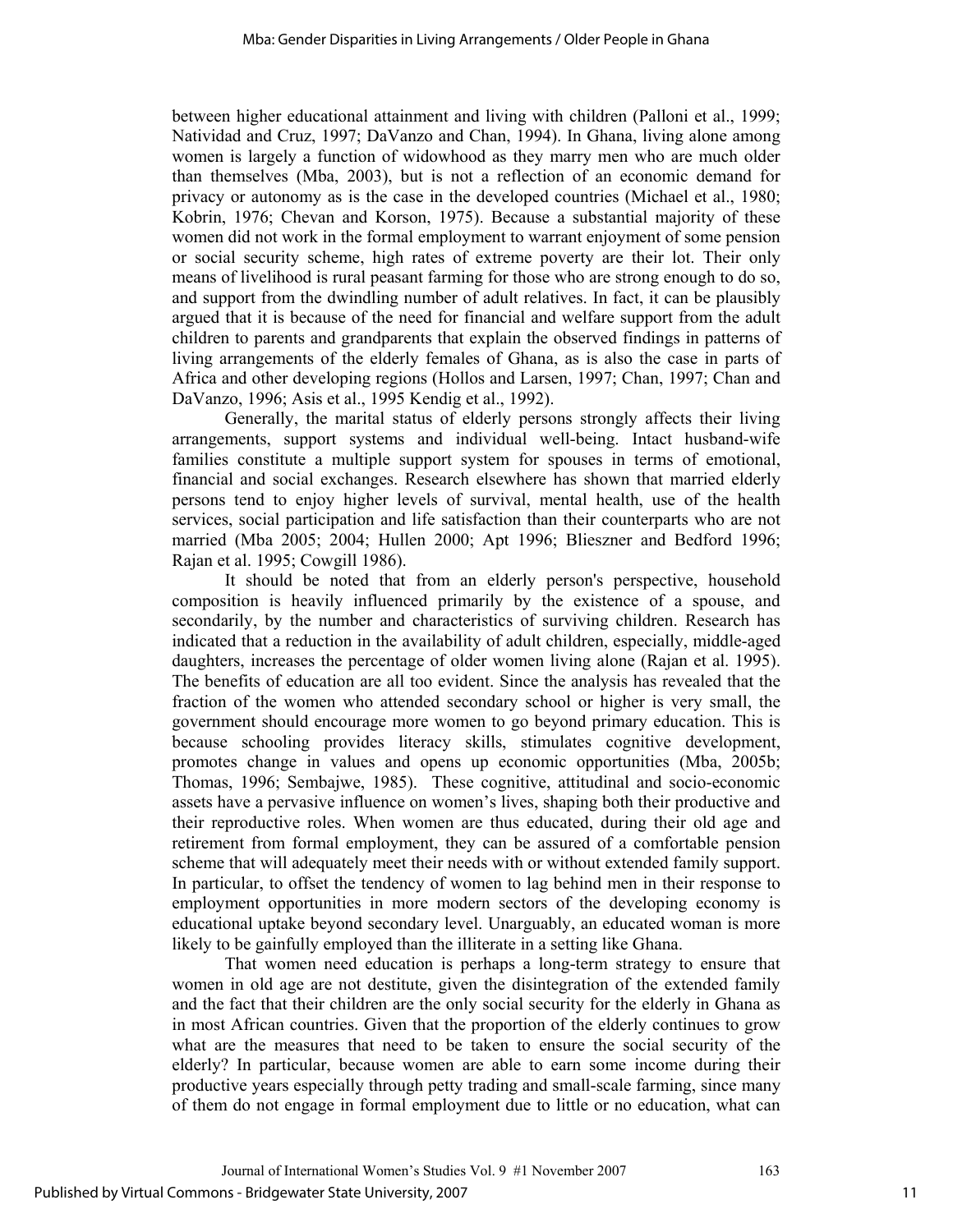be done to ensure that they are less vulnerable in old age? Men, due to their education and subsequent employment in the formal sector, are able to draw on a pension during retirement. What role should the state play to ensure that women, who contribute in no small ways to household income and national economic development, do not sink into destitution in their old age? The government should initiate moves toward providing universal old age security for women and men who attain a certain age (for example, 60 years for women and 65 years for men). This old age allowance, provided at the end of every month, will go along way in alleviating the financial predicament of women in their old age. Those that are strong and healthy should be recruited into government-sponsored ventures such as street cleaning, handicraft, etc. which will fetch them additional income.

It should be stated that the rising decline in the extended family system is due, in part, to the movement of the labour force out of agriculture into industry. Because farm household members, including the elderly, tend to produce and consume collectively, it is convenient for all family members to live in the same household. However, in an urban setting, the two generations of parents and their children have separate incomes and often distinct lifestyles, thus making it more convenient for the generations to live apart.

In conclusion, it can be argued that demographic changes might be contributing to the decline of the extended family. The continuing decline in fertility is challenging the traditional solidarity between generations. This is because on one hand, there will be fewer children to care for the elderly parents. On the other hand, the cohesion of the familial group is being weakened by urbanization and the accompanying new systems of values and norms which are centred more on the nuclear family with strong husband/wife ties. This development is likely to worsen the plight and accentuate the vulnerability of the older women.

#### **References**

- Adeokun, L.A. 1981. Demographic Determinants of Intra Family Support for the Aged in Nigeria. Paper presented at Experts Meeting of the International Centre for Social Gerontology, Versailles, May 4-6.
- Albert, S.M. and M.G. Cattell. 1994. "Family Relationships of the Elderly: Living Arrangements", in *Old Age in Global Perspective: Cross-Cultural and Cross-National Views,* pp.85-107, New York: G.K. Hall& Co.
- Apt, N. A. 1996. *Coping with Old Age in a Changing Africa: Social Change and the Elderly Ghanaian.* Averbury Aldeshot, Brookfield.
- Ardayfio-Schandorf, E. 1994. *Family and Development in Ghana.* Ghana Universities Press, Accra.
- Bachi, R. 1951. The Tendency to Round Off Age Returns: Measurement and Corrections. *Bulletin of the International Statistical Institute,* Vol. 33, No. 4, pp.195-222. Calcutta. Proceedings of the  $27<sup>th</sup>$  Session.
- Berquo, E. and P. Xenos. (eds.). 1992. *Family Systems and Cultural Change*. New York: Oxford University Press.
- Blieszner, R. and Bedford, V.H., 1996. *Aging and the Family*. Greenwood Press, Westport, CT.
- Chan, A. 1997. An Overview of the Living Arrangements and Social Support Exchanges of Older Singaporeans. *Asia-Pacific Population Journal* vol.12, No. 4, pp.35-50.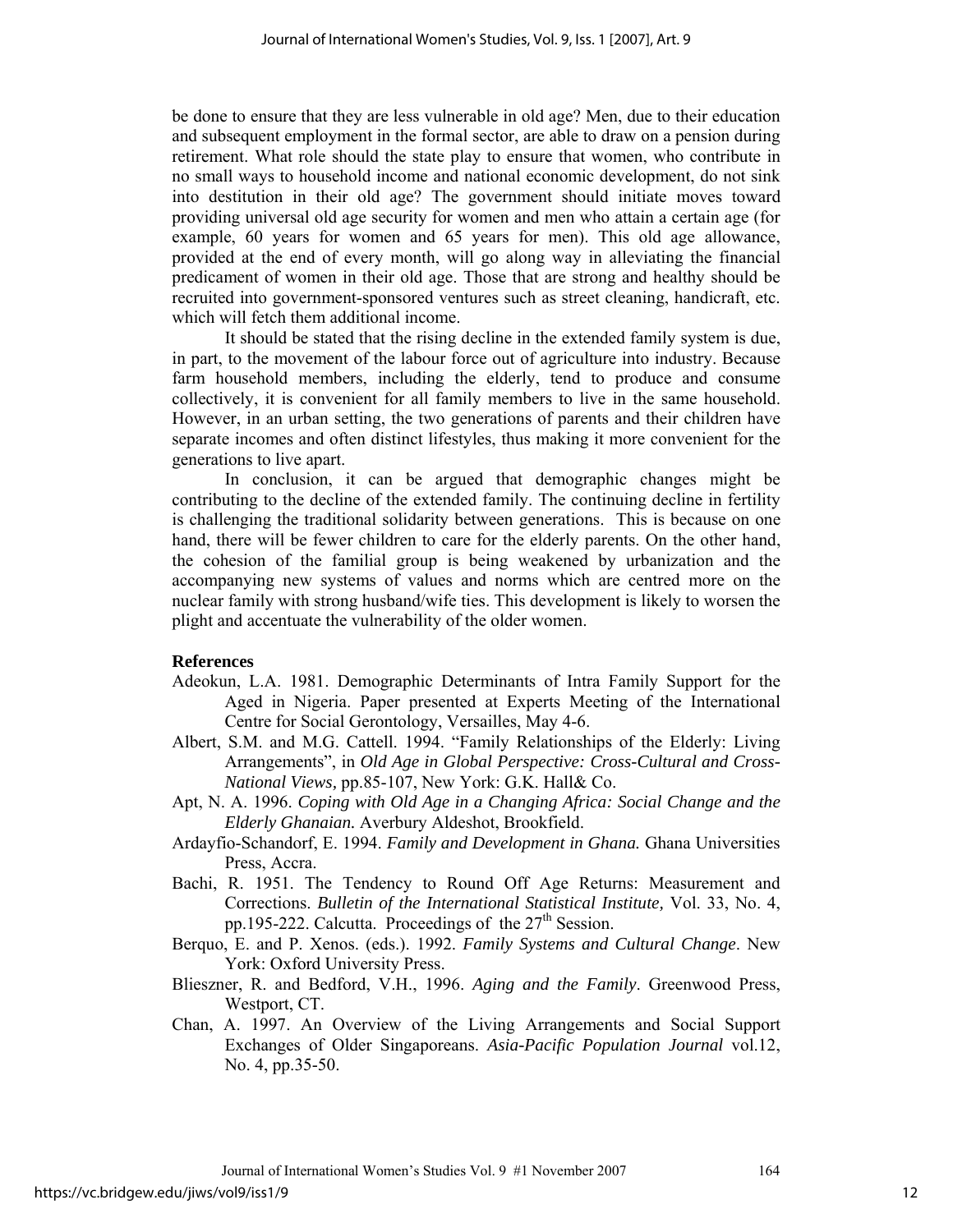- Chan, A. and DaVanzo, J. 1996. Ethnic Differences in Parents' Coresidence with Adult Children in Peninsular Malaysia. *Journal of Cross-Cultural Gerontology* vol. 11, pp.29-59.
- Cowgill, D.O., 1986. *Aging Around the World*. Wadsworth Publishers, Belmont, CA.
- DaVanzo, J. and Chan, A. 1994. Living Arrangements of Older Malaysians: Who Coresides with their Adult Children? *Demography* vol. 31, pp.95-113.
- Easterline, R.A. 1983. "Modernization and Fertility: A Critical Essay." Pp. 562-586 in *Determinants of Fertility in Developing Countries. Vol. 2,* edited by Bulatao, R.A. and Lee, R.D. New York: Academic Press.
- Ewbank, D.C. 1981. *Age Misreporting and Age-Selective Under-enumeration: Sources, Patterns and Consequences for Demographic Analysis*. Washington, D.C.,
- National Academy Press.
- Ghana Statistical Service (GSS), Noguchi Memorial Institute for Medical Research (NMIMR) and Macro International Inc. (MI). 2004. *Ghana Demographic and Health Survey 2003*. Calverton, Maryland: GSS, NMIMR and MI.
- Goode, W. J. 1963. *World Revolution and Family Patterns*. Free Press of Glencoe. New York.
- Hermalin, A. 1995. "Aging in Asia: Setting the Research Foundation". *Asia-Pacific Population Research Reports,* No. 4. Honolulu: East-West Centre.
- Hullen, G. 2000. Projections of German Population Living Arrangements and Household and Family Structure. Paper presented at the Joint Meeting of the Committee for Regional Statistics of the German Statistical Society and the Working Group on Population Statistical Methods of the German Society on Population Science, Nurnberg, Germany, September 26-27.
- Khasiani, S.A. 1987. The Role of the Family in Meeting the Social and Economic Needs of the Aging Population in Kenya. *GENUS*, Vol. 43, pp.103-120.
- Kleinbaum, D., Kupper, L., Muller, K. and Nizam, A. 1998. *Applied Regression Analysis and Other Multivariable Methods.* Brooks/Cole Publishing Company, Pacific Grove, California.
- Knodel, J. and Debavalya, N. 1997. "Living Arrangements and Support among the Elderly in South-East Asia: An Introduction" in *Asia-Pacific Population Journal,* Vol.12, No. 4, pp.5-16.
- Levy, M.J. 1966. *Modernization and the Structure of Societies.* Princeton, New Jersey: Princeton University Press.
- Mba, C.J. 2006. "The Health Condition of Older Women in Ghana: A Case Study of Accra City". In *Journal of International Women's Studies,* Vol. 8, No.1, pp.176-189 (online): http://www.bridgew.edu/soas/jiws/Nov06/index.htm
- Mba, C.J. 2005a. "Racial Differences in Marital Status and Living Arrangements of Older Persons in South Africa" in *Generations Review,* Vol. 15, No.2, pp. 23- 31.
- Mba, C.J. 2005b. "Chapter 5: Education", in *Population Data Analysis Reports: Volume 1, Socio-economic and Demographic Trends Analysis.* Ghana Statistical Service, Accra, pp. 66-87.
- Mba, C.J. 2004a. "Population Ageing and Survival Challenges in Rural Ghana" in *Journal of Social Development in Africa,* Vol. 19, No.2, pp. 90-112.
- Mba, C.J. 2004b. "Challenges of Population Census Enumeration in Africa: An Illustration with the Age-Sex Data of The Gambia", in *Research Review,* Vol. 20, No. 1, pp.9-19.